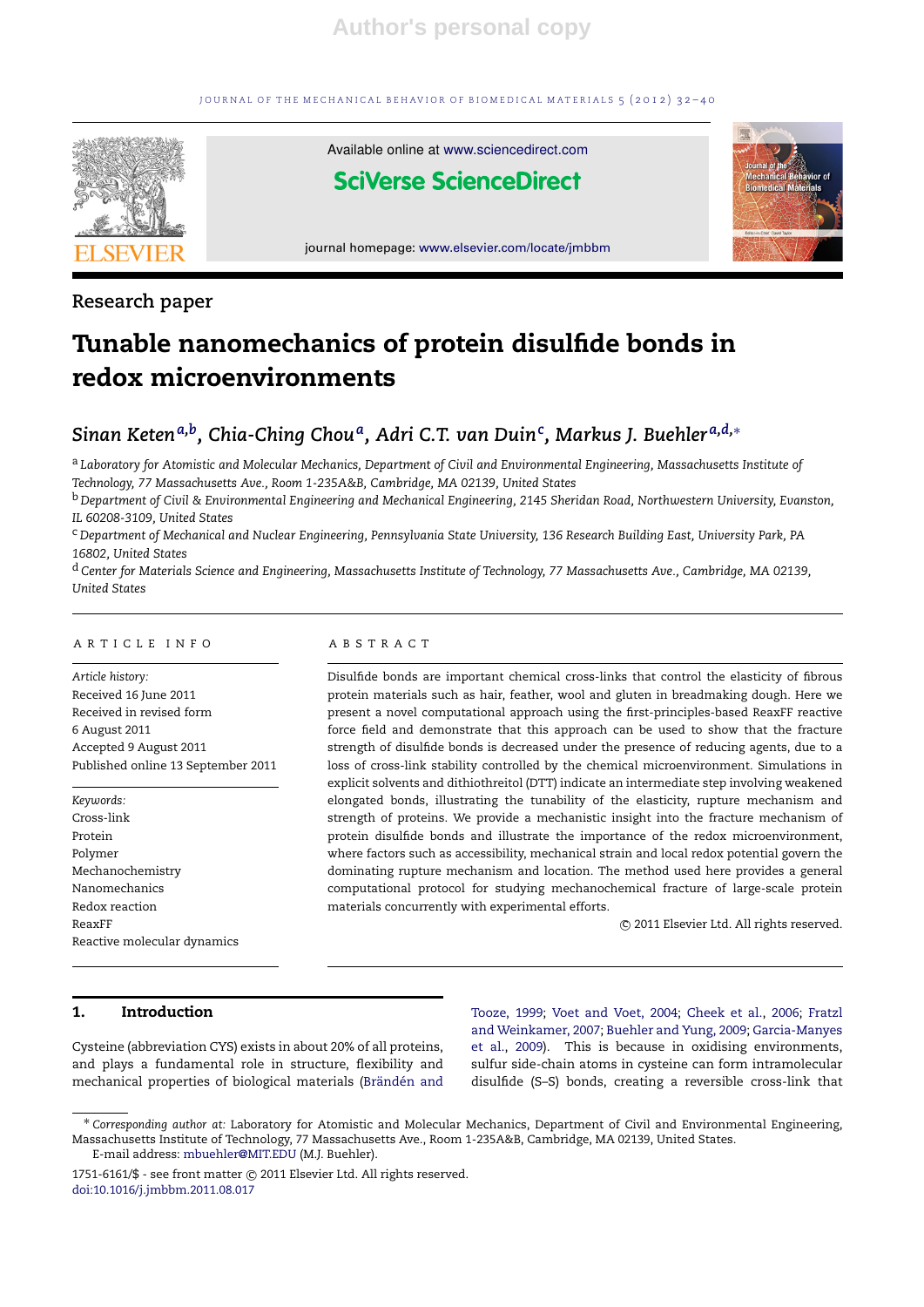can be broken under the presence of a reducing agent. Thereby, disulfide bonds provide tunable stability to folded structures of proteins, enabling specific mechanical functions such as molecular sensing, switching and signalling in biology (Aslund and Beckwith, 1999; Mayans et al., 2001; Hogg, 2003). From a physical chemistry perspective, intermolecular contacts formed via sulfur atoms control the elasticity protein and polymeric materials such as breadmaking dough (Shewry and Tatham, 1997), vulcanised rubber (Flory, 1953), and define the unique hierarchical features of hair, feather, beak and wool (Parbhu et al., 1999; Wang et al., 2000; Mayans et al., 2001; Mucke et al., 2004). Oxidative stress conditions related to diseases (e.g. diabetes, cardiovascular disease) and aging (Cumming et al., 2004) also involve disulfide bonds, where reactive oxygen species are believed to speed up ageing as they change the chemical structure of proteins via the formation and stabilisation of cross-links. Overall, disulfide bond chemistry and mechanics are fundamental to our understanding of molecular, cellular and tissue level properties of biological materials in both physiological and disease conditions.

Facilitated by recent advancements in experimental techniques, pioneering studies of thiol–disulfide exchange reactions under external force application and the presence of dithiothreitol (DTT) have demonstrated a rate-dependent bond rupture mechanism that can be described by the Bell model (Bell, 1978; Wiita et al., 2006). Other reducing agents, such as thioredoxin enzymes found in prokaryotic and eukaryotic cells, show a variety of complex chemical reaction pathways that boost the rate of reduction in biological systems (Wiita et al., 2007; Perez-Jimenez et al., 2009). A major limitation to computational studies of disulfide bonds is that the rupture of covalent bonds cannot be simulated via the classical force fields such as DREIDING, CHARMM or AMBER (MacKerell et al., 1998; Ponder et al., 2003), since covalent bonds are typically treated as unbreakable harmonic springs. Previous computational studies on disulfide bond properties have been limited to small systems with often only tens to hundreds of atoms, where Density Functional Theory (DFT) or Car–Parrinello Molecular Dynamics (CPMD) and QM/MM methods have been employed to investigate potential reaction pathways (Li and Grater, 2010; Fernandes and Ramos, 2004; Hofbauer and Frank, 2010). Studying disulfide bond dynamics beyond the single molecule level remains a computational challenge, due to the prohibitive cost of quantum calculations. As a result, efficient interatomic MD force fields are in demand to extend the length and time-scale of simulations involving chemical reactions.

Here we report progress in addressing this challenge for proteins using molecular dynamics simulations with the ReaxFF reactive force field (van Duin et al., 2001). ReaxFF is derived from first-principles calculations and is capable of modelling chemical reactions (including transition states during reactions, changes in bond order, charge equilibration) while retaining computational efficiency, which has been previously demonstrated for a variety of reactive systems including oxidisation of hydrocarbons, silicon fracture and catalysis of carbon nanotube formation (Nielson et al., 2005; Buehler et al., 2006; Chenoweth et al., 2008). We consider a simple model system consisting of two cysteine amino



Fig. 1 – Schematic views illustrating the simulation setup. The disulfide bond model is taken from a small protein (Protein Data Bank identification code 1AKG) shown in panel A. Steered Molecular Dynamics simulations are carried out, where one of the amino acids is fixed and the other is pulled at the alpha-carbon atom as depicted in panel B. Panel C shows the method for inducing reactions. To induce a reducing potential, hydrogen atoms (in the schematic shown as a hydrogen molecule) are tethered towards the S–S bond with a harmonic bias potential, thereby sampling the reaction at a shorter time-scale accessible to Molecular Dynamics. Panel D shows the overall system solvated in an explicit water box (approximately 1000 atoms) with periodic boundary conditions.

acids covalently linked by a single disulfide bond to gain a fundamental insight into the nanomechanics of disulfide bonds in proteins under varied chemical and physical conditions. Fig. 1(A) and (B) show the general molecular setup and simulation protocol. As depicted in Fig. 1(C), reactions are explored by using a variable biasing potential that tethers the hydrogen atoms to the sulfur atoms to enhance the sampling of reactions (Laioa and Parrinello, 2002; Bonomi et al., 2009; Bonomi and Parrinello, 2010). All simulations are carried out in a periodic box of water with explicit solvent, as shown in Fig. 1(D) in a system containing about 1000 fully reactive protein and water solvent atoms, to capture solvent effects (hydrophobicity, viscosity, screening, possible reactions etc.) accurately. Details of the computational approach are provided in the materials and methods section.

#### 2. Materials and methods

#### *2.1. Molecular simulation approach*

Molecular Dynamics simulations are carried out using the LAMMPS software (Plimpton, 1995) with ReaxFF (van Duin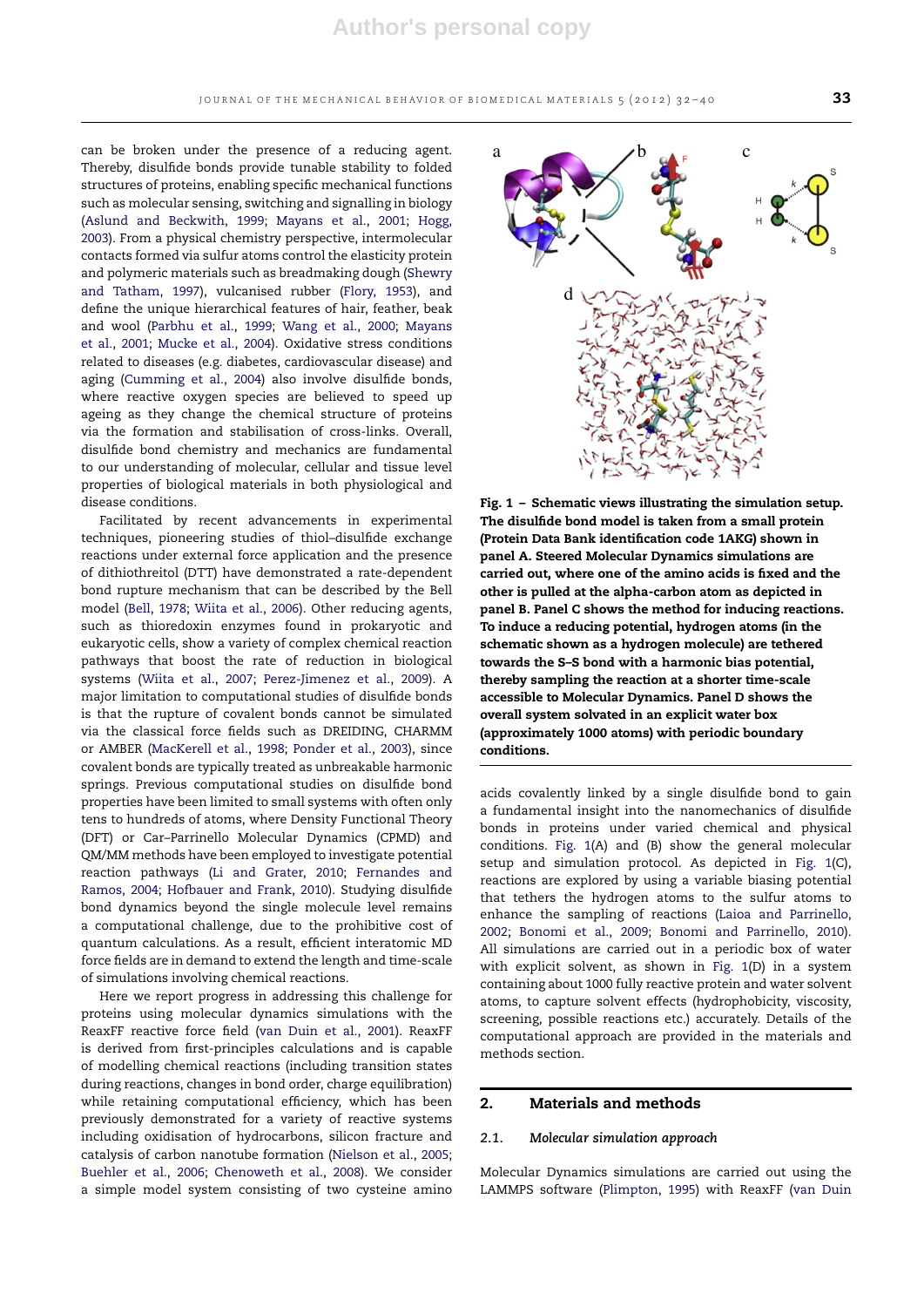et al., 2001) and Steered Molecular Dynamics (Isralewitz et al., 2001) packages. Simulations are carried out for a simple protein system consisting of two cysteine amino acids linked via a disulfide bond. The initial atomic coordinates of the model are obtained from the alpha-connotoxin protein (Protein Data Bank identification code 1AKG) in the Protein Data Bank (Bernstein et al., 1977). The system is solvated within a box of explicit reactive water using Visual Molecular Dynamics (Humphrey et al., 1996). Each simulation is carried out in explicit solvent within a periodic simulation box (approximately containing 1000 atoms), using the recently developed ReaxFF parameter set for proteins (Rahaman et al., 2011). A Steered Molecular Dynamics approach is used to provide external mechanical perturbation to the system, to induce the breaking of the peptide chain. The Steered Molecular Dynamics spring constant is set as 10 kcal/mol/ $\AA^2$ and the pulling velocity is 0.05 Å/ps. All visualisations are done using the Visual Molecular Dynamics software (Humphrey et al., 1996). For the simulations with bias potentials, reactions are driven varying the equilibrium length (sliding restraints) or force constant of the springs systematically over several simulations.

#### *2.2. Research design*

We study several cases designed to assess the rupture mechanisms of disulfide bonds under combined mechanical forces and reducing agents and using different harmonic bias potentials to sample varied time-scales. The bias potentials used here are implemented as harmonic functions defined as  $E_{bias} = \frac{1}{2}k(R - R_0)^2$  where *R* is the distance between the pair of atoms, and  $R_0$  denotes the target distance between the pair of atoms. The parameter is a constant that defines the strength of the bias potential (referred to as the "bias potential constant"). The goal of these simulations is to quantify the mechanical rupture strength and rupture point of the cysteine molecule in conditions that mimic a variety of redox chemical environments. The first case involves stretching simulations of the cysteine molecule in the close presence of molecular hydrogen (reducing agent) and molecular oxygen (oxidising agent). The  $O_2$  or  $H_2$  molecule is biased to the sulfur atoms in the protein with harmonic bias potentials that have gradually increasing bias potential constants. The purpose of this investigation is to probe the reduction of the disulfide bond with hydrogen and oxygen molecules, and show that in the false test of oxygen, the reduction of the S–S- bond cannot occur regardless of the biasing function.

The second set of simulations involves the behaviour of cysteine in the presence of deprotonated dithiothreitol (DTT). In umbrella sampling simulations, we vary the equilibrium length of the bias potential (k  $=$  5, 10 kcal/mol/Å $^2)$  range of values chosen between 1 and 10 Å to control the position of the DTT molecule with respect to the protein. The goal of this setup is to evaluate the role of the access of the DTT molecule to the disulfide bond on the fracture mechanics of the protein. This is very relevant for physiological proteins that have buried disulfide bonds, which are non-reducible unless denatured.

Our simulations employ an *NVT* ensemble with a temperature set at 300 K, with an integration time step of 0.25 fs. We run 27 simulations with typical simulation time-scales from hundreds of picoseconds to a few nanoseconds, depending on the bond rupture timescale under mechanical strain and biasing potentials. Postprocessing of umbrella sampling simulations (results shown in Fig. 4(B)) is carried out using the weighted-histogram analysis method (WHAM, http://membrane.urmc.rochester. edu/Software/WHAM/WHAM.html, Grossfield, 2008).

#### *2.3. Mechanical strength analysis*

We study the maximum force of disulfide bond breaking under mechanical force applied with hydrogen and oxygen molecules, respectively. To sample the reaction at longer time-scales, two bias potentials are applied between pairs of each of the sulfur atoms (of the disulfide bond) and corresponding hydrogen/oxygen atoms in the system. To achieve this bias potentials are added between S–O and S–H for the two cases investigated. The bias potential is implemented as described above. In order to assess the mechanical force needed to break the disulfide bond and to examine associated cleavage mechanisms under  $H_2$  or  $O_2$ presence, we vary the effect of the bias potential and compute the maximum force of the bond breaking with  $\rm H_2$  and  $\rm O_2$ . We systematically vary the bias potential constant *k* from 1 to 50 kcal/mol/ $\AA^2$  while keeping all other parameters constant. The alpha-carbon atoms at the cysteine dimer are pulled on by using Steered Molecular Dynamics (Isralewitz et al., 2001) with a spring constant of 10 kcal/mol/ $\AA^2$  and the pulling force *F* is recorded versus the position. All simulations are carried out at a pulling velocity of 0.05 Å/ps.

#### *2.4. Metadynamics analysis*

We use the metadynamics method to investigate the energy barrier of our system along collective variables (CVs). The metadynamics algorithm is implemented in a portable plugin, the PLUMED package (Bonomi et al., 2009), which can be included in the LAMMPS software. During the simulation, an external bias potential, *V* (*s*,*t*), is developed as a sum of Gaussian functions centred on visited configurations *s* (0) in the collective variables space, *s*, where

$$
V(s,t) = \sum_{\substack{t' = \tau, 2\tau, 3\tau, \dots \\ t' < t}} W \exp\left(-\sum_{i=1}^d \frac{\left(s_i - s_i^{(0)}(t')\right)^2}{2\sigma_i^2}\right) \tag{1}
$$

 $\infty$  in which  $s_i$  is the ith CV,  $\sigma_i$  is the Gaussian width corresponding to the *i*-th CV, *W* is the Gaussian height, *d* is the number of collective variables and  $\tau$  is the deposition frequency of the Gaussian. Eventually, the free energy of the system is obtained by

$$
V(s, t) = -F(s, t).
$$
 (2)

To investigate the effect of the bias potential on the energy barrier of cysteine with different agents, we perform metadynamics calculations using the S–S distance of the two cysteine residues as the only CV with different the spring constants of bias potential for oxygen and hydrogen molecules. All calculations are performed with a Gaussian height,  $W = 0.1$  kcal/mol, width of 0.35 Å and a simulation time of 375 ps.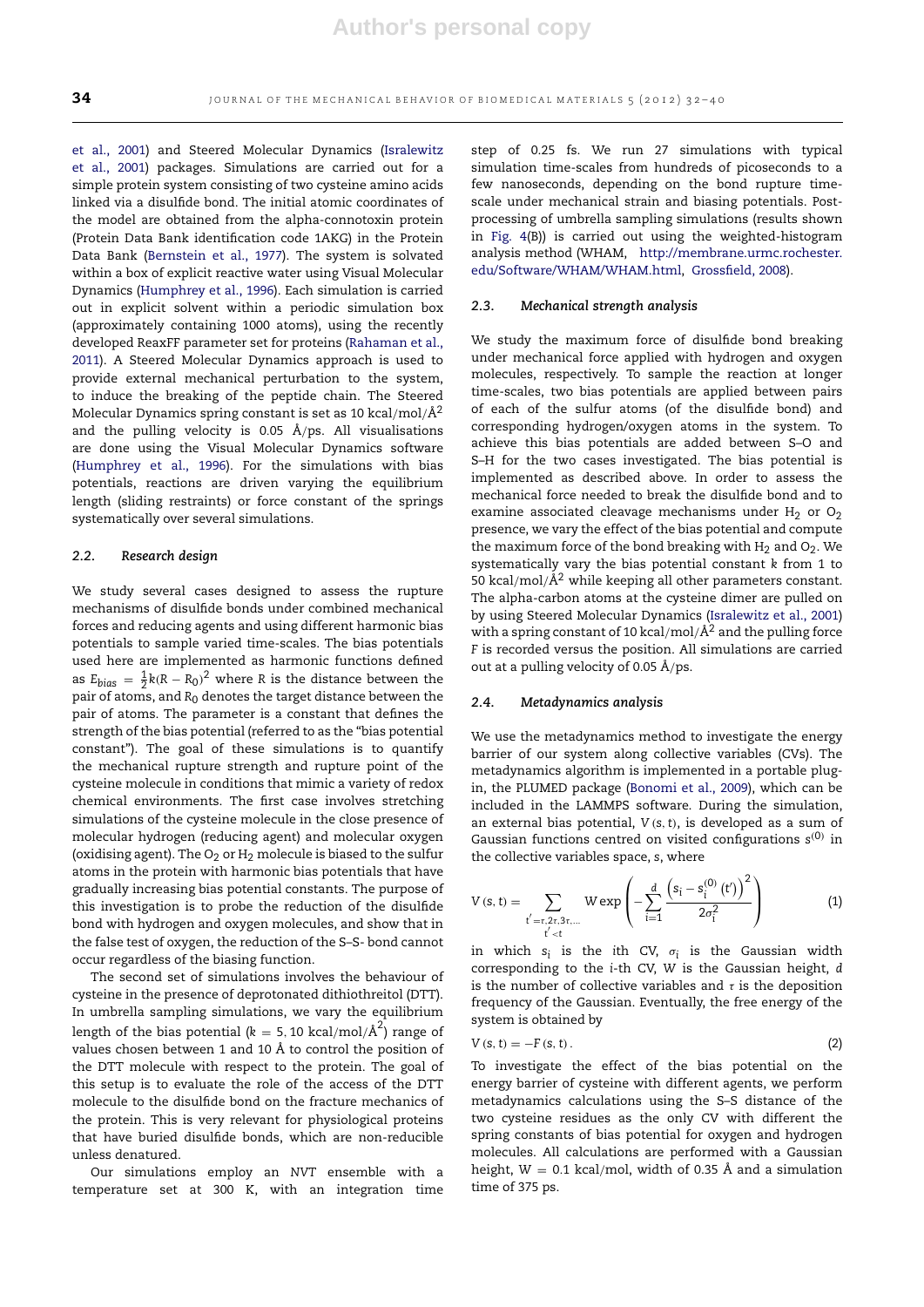#### *2.5. Force field development and validation*

Unlike most classical Molecular Dynamics formulations that employ harmonic bond potentials and static charges (such as DREIDING or CHARMM), ReaxFF takes into account changes in charge distribution as well as changes in bond order (for example,  $C = C$  to C=C to C–C) and is thus a fully reactive implementation capable to describe the covalent chemistry needed for complex reactions such as the breaking of disulfide bonds in proteins. ReaxFF simulations consider all atoms as reactive at all time steps and we do not use mixed reactive/non-reactive formulations in our simulations (no switching functions for bond reactivity or regional definitions are employed). We use the same force field constants in all simulations, that is, force field parameters are not varied to induce bond breaking. The ReaxFF parameters used in these simulations are solely based on quantum mechanical input, and were trained earlier against a DFT-based dataset, obtained at the B3LYP/6-311G\*\* level of theory (Krishnan et al., 1980; Becke, 1993).

For all bonds, valence angles and dihedral angle types relevant to protein systems, a set of DFT-data was obtained tracking the system energy as a function of the internal coordinate. For example, for the S-H bond we used an  $H_2$ S-molecule where the H–S bond was stretched from 0.7 to 4.0 Å, while the rest of the molecule was minimised. In addition, we used DFT data describing the concerted proton transfer barriers in  $[H_2O]_n$  oligomers ( $n = 2-6$ ), proton transfer in  $H_2O-H_3O^+$  complexes and binding energies for hydrogen-bonded complexes to further constrain the ReaxFF parameters. The development of this parameter set and the numerical parameters are described in more detail elsewhere (Rahaman et al., 2011). To test the validity of these ReaxFF parameters for disulfide cleavage reactions we perform a ReaxFF reaction scan for thiol/disulfide exchange reaction, catalysed by a  $H_2O/NH_3$  complex (Fig. 2). We find a barrier for this reaction of 28 kcal/mol, which is in excellent agreement with the thiol/disulfide exchange DFT results reported by Fernandes and Ramos (2004). This calculation is repeated for the cystine–DTT reaction. We also performed simulations with capped cysteine terminals and obtained similar results to the ones reported here.

#### 3. Results and discussion

We start with an analysis of molecular hydrogen and oxygen attacking the disulfide bond, to assess bond rupture strengths and locations in representative oxidising and reducing conditions. Fig. 3(A) depicts snapshots from the simulation of disulfide rupture under reducing conditions, illustrating the reduction mechanism of the disulfide bond in the presence of a hydrogen molecule. Mechanical stretching of the system leads to exposure and straining of the disulfide bond. Before the reaction occurs, the bond is slightly elongated due to the presence of hydrogen atoms, which weakens the S–S bond. This is followed by the reduction of the sulfur atoms and fracture of the protein at the S–S bond. Next we carry out an identical simulation setup, but this time we replace the hydrogen molecule with an oxygen molecule (Fig. 3(B)). In



Fig. 2 – ReaxFF reaction path for a thiol/disulfide exchange reaction, catalysed by a hydrogen bonded **H2O**/**NH<sup>3</sup>** complex. These results are obtained from a low-temperature Molecular Dynamics simulation  $(T = 10 K)$ using sliding bond-restraint bias potentials to drive the formation and dissociation of the bonds involved in the reaction path. This simulation is used to identify the potential energy landscape during the chemical reaction and to validate ReaxFF parameters which are based on DFT calculations for thiol/disulfide exchange reactions that are carried out at similar low temperature conditions. (The other ReaxFF simulations reported in this paper are done at 300 K.)

this case, regardless of the proximity of the oxygen molecule to the S–S bond, rupture of the S–S bond does not occur, which is in direct contrast to the hydrogen molecule case presented previously (Fig. 3(A)). Indeed, this is expected from basic redox chemistry, since further oxidation of a disulfide bond via a reaction with oxygen is unlikely. An interesting observation is that in this scenario, the large mechanical forces induce breaking of the adjacent C–S bond, rather than the S–S bond, a result that we also observe consistently in pure mechanical stretching of the dimer in solvent. These findings agree with previous theoretical predictions based on quantum mechanical methods that have also suggested the comparable bond energy and rupture likelihood of the C–S bond under external forces (Hofbauer and Frank, 2010). Therefore, the variation of the fracture location is a result arising most likely from enthalpic considerations in nonreducing conditions.

To directly demonstrate the effect of reducing agent on mechanics, we designed a setup in which we pull the ends of the protein using Steered Molecular Dynamics at a constant rate, while adding a bias potential between the sulfur atoms of the disulfide bond and an attacking molecule (here,  $H_2$  and  $O<sub>2</sub>$  molecules are used as simplified models for reducing and oxidising agents). The bias potential has a varied strength to model sampling at different effective time-scales, arising from modified effective collision frequency in analogy to the Arrhenius description. Fig. 4(A) shows the breaking force as a function of the bias potential constant and reflecting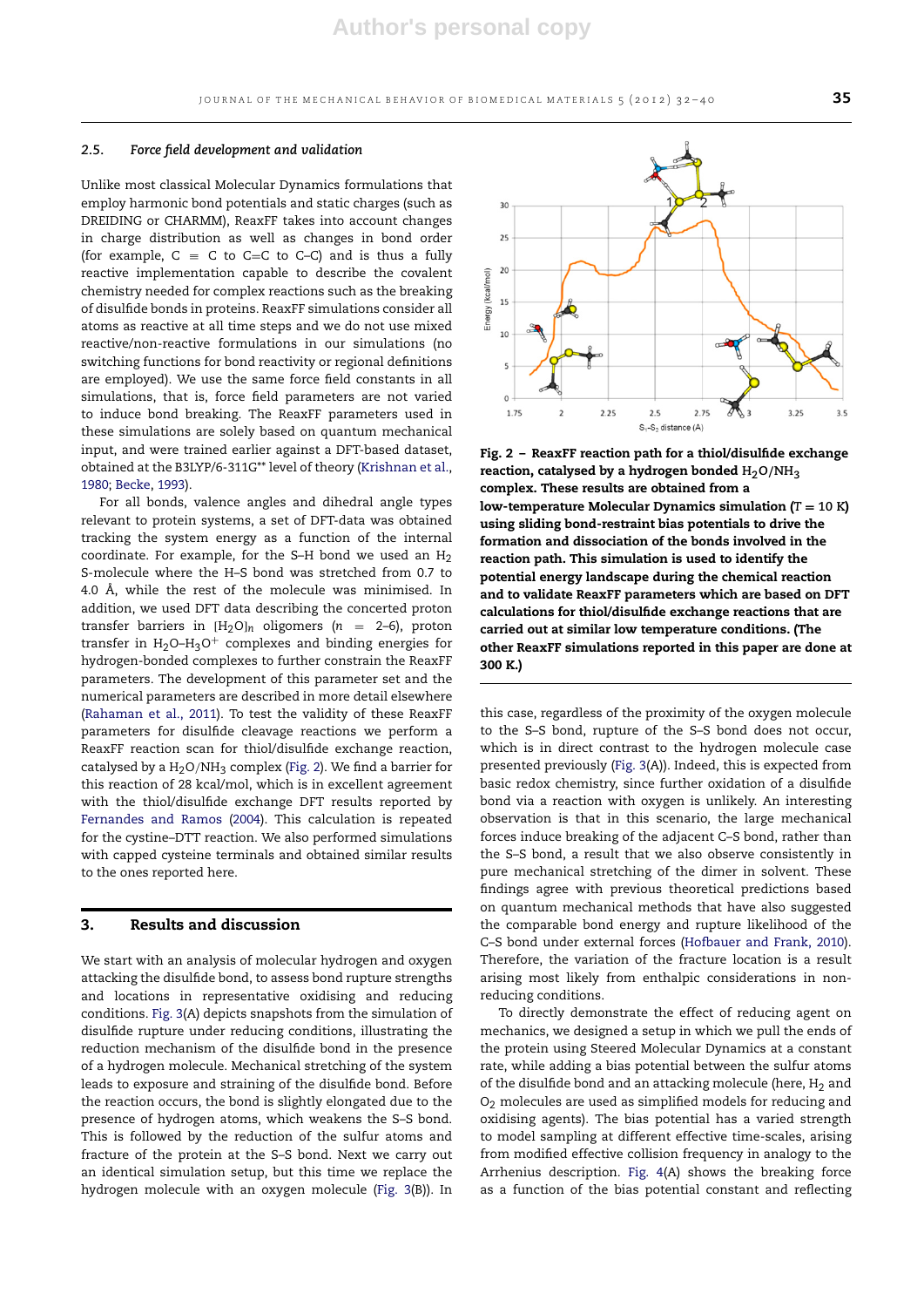

Fig. 3 – Reaction mechanisms with molecular hydrogen and oxygen. Rupture mechanism of the disulfide bond depends on the local redox microenvironment, mimicked here by the presence of a tethered molecular oxygen (oxidising agent) or molecular hydrogen (reducing agent) in the vicinity of the disulfide bond. Dissociation of the hydrogen atom occurs simultaneously with the rupture of the S–S bond as shown in panel A (i–iii), forming stable reduced monomers of cysteine. We carry out an identical simulation, this time replacing hydrogen with an oxygen molecule. Since oxygen is an oxidising agent, a reaction with the disulfide bond does not take place. Instead, the adjacent C–S bond ruptures at very high mechanical forces as shown in panel B (i–iii). For clarity, surrounding water atoms are not shown.

varied time-scales of observation. In the system with  $O_2$ , the C–S bond always breaks first and the strength does not seem to be influenced by the chemical environment significantly, since the cleavage of the S–S bond cannot be activated. On the other hand, the mechanism and force level of bond failure is quite strongly affected in the system with  $H_2$  as a model reducing agent. As the bias potential constant increases – representing the behavior at longer timescales – the force level of bond failure drops significantly, and the S–S bond always breaks first instead of the C–S bond. Fig. 4(B) shows representative force–displacement curves comparing the influence of  $\rm H_2$  and  $\rm O_2$ . Because the accessible time-scales in molecular dynamics simulations is limited to nanoseconds and we successfully observe the thiol/disulfide exchange reaction in our simulations, the reaction would likely occur violently in the real time-scales once the molecules are in close proximity to each other. However, the difference of the bond breaking time-scale is hardly observed in experimental studies because the cleavage of a single bond usually happens in a very short time, whereas the diffusion of the molecules occurs at much longer time scales. Hence, the molecular dynamics simulations provide us with an opportunity to explore the detailed configuration changes during the reaction. It is worth noting here that the temperature plays a key role during a chemical reaction. From Bell's theory (Bell, 1978), for example, raising the temperature will likely decrease the bond lifetime, as it increases the

vibrational excitation of the S–S bond and also favors the high-entropy broken-bond state. Therefore, in a system at a higher temperature, the breaking force for a disulfide bond would be smaller than the breaking force shown in Fig. 4.

The curves show a much lower peak force and earlier rupture due to the presence of  $H_2$ . To solidify our findings, we also perform metadynamics simulations to obtain the free energy landscape of each system with a bias potential between the sulfur atoms of the disulfide bond and an attacking molecule ( $H_2$  and  $O_2$  molecules). The results of the resulting energy barriers are listed in Table 1. In the systems with  $\mathrm{O}_2$ , the disulfide bond remains stable with an increasing bias potential. On the other hand, as the bias potential constant increases in the system with  $\rm H_2$ , the energy barrier drops drastically, in agreement with the results shown in Fig. 4 where a smaller force is shown to be adequate to overcome the effective energy barrier. These results have two important implications. First, they directly show that the presence of a reducing agent leads to a significant reduction in the force required to break the disulfide bond. Second, these results suggest that the behavior of disulfide bonds is ultimately time-scale-dependent, where the weakening effect of the reducing environment is only seen at longer effective sampling times, as shown here qualitatively through the use of bias potentials. This indicates that the mechanics of disulfide cross-links are rate-dependent; similar to the observations made on weaker protein interactions such as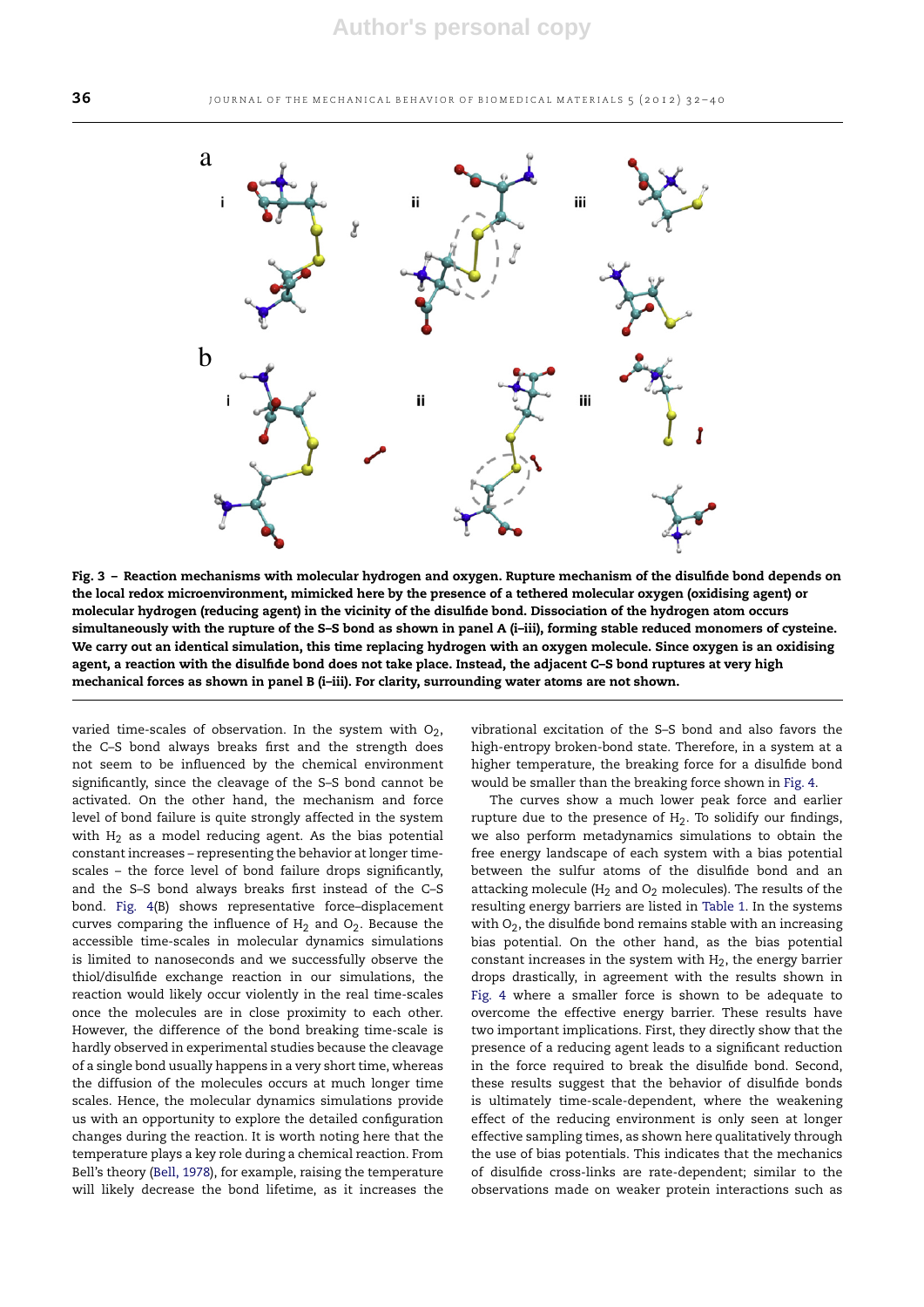

Fig. 4 – Changes of nanomechanical strength properties of disulfide bond under presence of a reducing and oxidising agent. Panel A: breaking force as a function of the bias potential spring constant. This plot shows the bond breaking force is strongly dependent on the presence of a reducing or oxidising environment. In the system with **O2**, an oxidising environment causes a small reduction in strength, but the C–S bond always breaks first. In stark contrast, the system with **H2** shows that the mechanism and force required to induce bond breaking is strongly affected in a reducing environment. As the bias potential constant increases (representing the behaviour at longer time-scales) the peak forces drop to significantly smaller levels than in the oxidising environment and the S–S bond breaks first, rather than C–S bond. The fitting function of the trend lines is a cubic spline function. Panel B: force–displacement curve showing a comparison of systems with **<sup>H</sup><sup>2</sup>** and **<sup>O</sup><sup>2</sup>** at a fixed bias potential constant of **30 kcal**/**mol**/Å**2**. The result shows a much lower peak force due to the presence of **H2**, very different from the **O2** case, with a reduction by 45%). (Each data point is an average of every ten points of data.)

Table 1 – The energy barrier of disulfide bond rupture under the hydrogen and oxygen molecules. This table shows the energy barrier is strongly dependant on the presence of a reducing or oxidising environment. In the system with **O2**, the energy barriers fluctuate in the range of **39**–**68 kcal**/**mol**, but the larger spring constant does not cause a smaller energy barrier. Conversely, the system with **H2** shows that the reducing environment weakens the stability of the disulfide bond. The energy barriers drop dramatically while the bias potential constant increases.

| Case considered                                 | Bias potential spring constant (kcal/mol/ $\AA^2$ ) |      |      |      |      |
|-------------------------------------------------|-----------------------------------------------------|------|------|------|------|
|                                                 |                                                     |      |      | 30   | 40   |
| Protein with molecular oxygen, $O2$             | 43.0                                                | 39.0 | 68.0 | 46.1 | 51.8 |
| Protein with molecular hydrogen, H <sub>2</sub> | 48.4                                                |      | 30.6 | 26.2 |      |

<sup>a</sup>As the spring constant is equal to ≈40 kcal/mol/Å<sup>2</sup>, the energy minimum is located at a S–S distance of 15 Å, and the S–S bond breaks spontaneously.

hydrogen bonds (Brockwell et al., 2003; Ackbarow et al., 2007; Dietz and Rief, 2008; Keten and Buehler, 2008).

While  $H_2$  and  $O_2$  are simplified choices for modeling reductive and oxidative microenvironments, a physiologically more relevant reaction is the nucleophilic attack by dithiothreitol (DTT) on a protein disulfide bond, which we investigate in this paper. DTT is much more reactive with proteins in its deprotonated form; therefore, we investigate the initiation of the reaction by introducing a deprotonated DTT in the vicinity of the disulfide bond. The strain on the dimer and the proximity of the DTT molecule can be modulated by systematically changing the bias potential equilibrium distance of the nucleophilic sulfur  $(S<sub>nuc</sub>)$  as well as the two alpha-carbon atoms of the cysteine dimer. Fig. 5(A) illustrates a time sequence of events for the reaction that occurs between the deprotonated form of DTT and cysteine. This model setup is designed to quantify the accessibility required by the DTT molecule to carry out a nucleophilic attack leading to an S*N*2 substitution on a disulfide bond under mechanical strain. Fig. 5(B) shows the distribution of inter alpha-carbon distance and  $S<sub>nuc</sub>$ –S distance on a free energy color map obtained from weighted-histogram analysis on the bias potential simulations (e.g. umbrella sampling, described in the materials and methods section). Based on these simulations, it is evident that partial bonding and elongation of the disulfide becomes favourable as slight molecular strain is introduced by displacing the alpha-carbon atoms further than their original length. In the case of DTT in close proximity of the molecule, the  $S<sub>CYS</sub>-S<sub>CYS</sub>$  bond softens and shifts to an intermediate state, where  $S<sub>nuc</sub>$ -S-S form elongated bonds. This state can be followed by the fracture of the dimer via the rupture of the original S–S bond if further strain is applied, or enough time passes for the complete nucleophilic substitution to take place. Regardless of the mechanical strain on the dimer, no bonding will occur if DTT cannot access cysteine (e.g. if the  $S<sub>nuc</sub>$ -S distance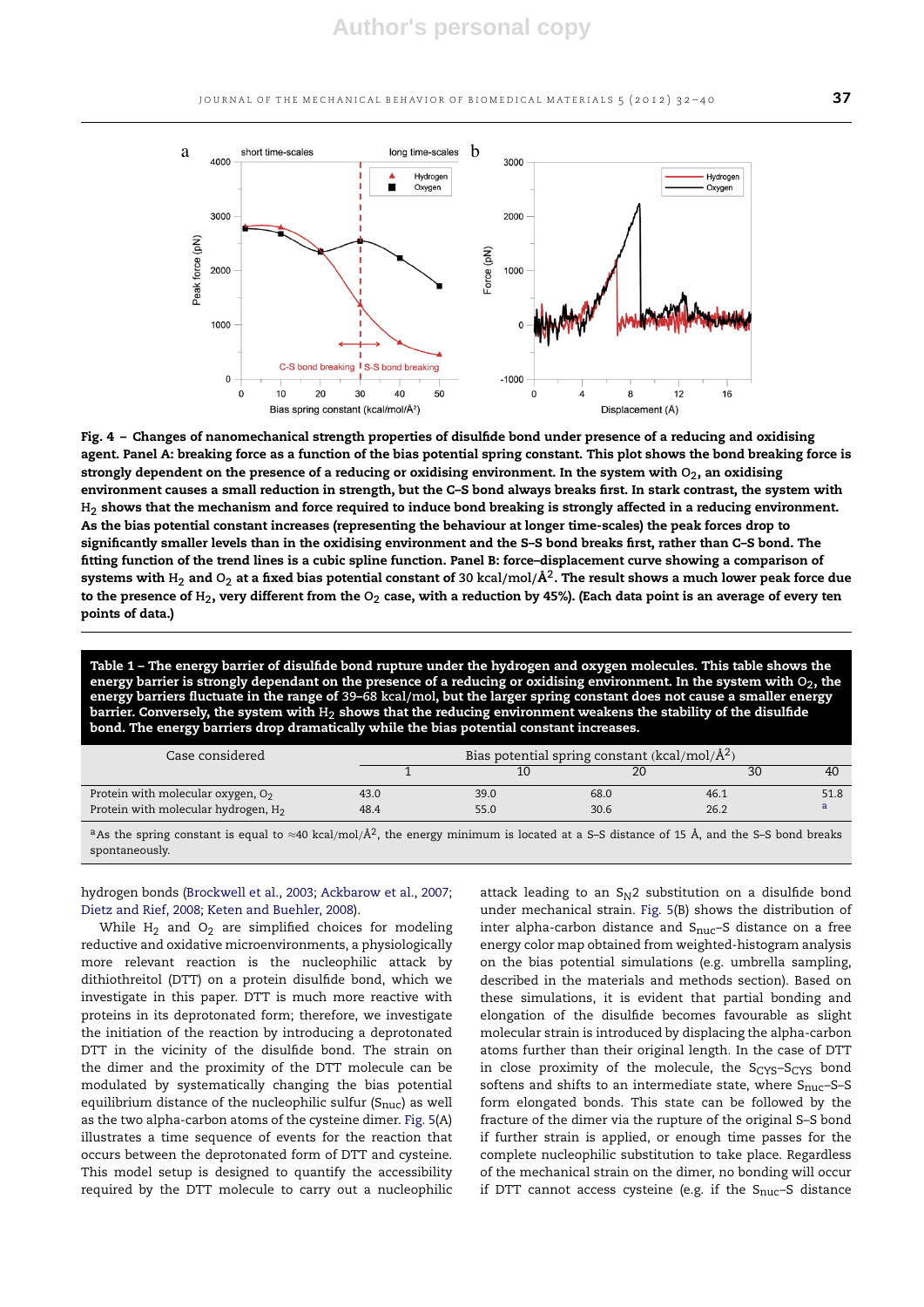

Fig. 5 – Analysis of the reaction of DTT with cystine. We investigate the protein disulfide bond and DTT reaction mechanisms by varying bias potentials systematically to sample different extension states and accessibility conditions. Snapshots shown in panel A depict (i) the initial state, (ii) bond lengths at the intermediate state, and (iii) the final configurations of a reaction. Panel B summarises the distribution of inter alpha-carbon distance and nucleophilic sulfur (**Snuc**) proximity observed in a collection of simulations with variable bias potentials. When the DTT molecule is further than 3 Å, reduction cannot occur and the molecular system samples a range of configurations. If the DTT molecule is in the proximity of the disulfide, then an intermediate partial bonding state is observed, which can lead to full bonding characterised by a further decrease in the **Snuc**–**S** distance. The close presence of DTT weakens the S–S bond and causes elongation to approximately 2.5 Å thereby leading to an overall softening at this point. Further stretching leads to fracture via cleavage of the S–S bond.

remains greater than approximately 3 Å), a scenario that is relevant for buried disulfides in proteins. The observation of the partially bonded elongated state provides direct evidence for the strong coupling between the chemical environment and mechanics of a disulfide bond, where elongation of the bond by a fraction of an ångström would not be observed by application of force only, considering the high stiffness of covalent bonds. The computed energy barrier for this case is approximately 32 kcal/mol, much lower than the dissociation energy that would be observed without nucleophilic attack. We note that this value will be even lower if mechanical strain is applied directly to the disulfide bond and the nanosecond time-scale of the simulations is extended.

#### 4. Conclusions

By using the first-principles-based ReaxFF reactive force field applied to studying tunable mechanochemistry of disulfide bonds in proteins, we showed that the stability of the disulfide bond is strongly influenced by the redox potential of the chemical microenvironment, where variations in the

concentration of reducing agents can trigger various fracture mechanisms in the protein. A direct simulation of the fracture strength showed that the presence of a reducing agent drastically changes the strength of a protein disulfide bond, and controls the rupture location of a bond (Fig. 4). The results of metadynamics simulations confirm our Steered Molecular Dynamics results and show that the reducing agent decreases the energy barrier of disulfide bond rupture.

For S–S bond rupture, the intermediate state for disulfide bond rupture involves elongation and partial bonding at an intermediate elongation state of approximately 2.5 Å depending on the reduction mechanism and geometry. Similarly, experimental studies have also indicated a transition to elongated disulfide bonds upon introduction of a reducing agent to the system (Wiita et al., 2006). A key mechanistic insight gained from our study is that the presence of a reducing agent elongates and softens the S–S bond with respect to the competing candidate for rupture, the C–S bond, facilitating concentration of mechanical force on the weakened bond. An important result is that a strong coupling exists between the actual mechanical strain distribution in proteins and the existing local chemical cues in their environment. As demonstrated here, the exact fracture mechanism of a protein as well as measured fracture forces will typically depend on (i) accessibility of the crosslink, (ii) strength of reducing agents, and (iii) loading rate, as well as other factors. In scenarios reminiscent of shock loading of proteins over short time scales, the likelihood of the C–S bond to rupture may increase as the reducing agents have less time to interact with the protein.

Overall, the first-principles-based ReaxFF reactive force field, combined with mechanical perturbation and longtime-scale structure and free energy sampling protocols (Bonomi et al., 2009; Bonomi and Parrinello, 2010) provides a computational approach for studying the link between chemistry and mechanics of protein materials in various physical and chemical environmental conditions. It should be noted here that the current formulation of the force field is a generic version for protein applications, and therefore may not capture all aspects of specific chemical reactions accurately. Future iterations will focus on finetuning of the force-field parameters to accurately describe a range of chemical reactions relevant to protein materials, and extending reactive capabilities to greater length and time-scales. Future computational studies of the structural dynamics of disulfide bonds subject to chemical cues will hopefully provide insight into the tunable mechanics of protein cross-links, a biological mechanism that could potentially be exploited in bioinspired polymers or targeted drug delivery systems (Bernkop-Schnürch et al., 1999; Leitner et al., 2003; Napoli et al., 2004; Albrecht and Bernkop-Schnurch, 2007; Cerritelli et al., 2007; Lv et al., 2010).

#### Acknowledgements

SK, MJB and CCC acknowledge support from PECASE, NSF and an MIT Graduate Fellowship. ACTvD acknowledges support from a KISK startup grant #C000032472. The authors declare no competing financial interests. SK acknowledges support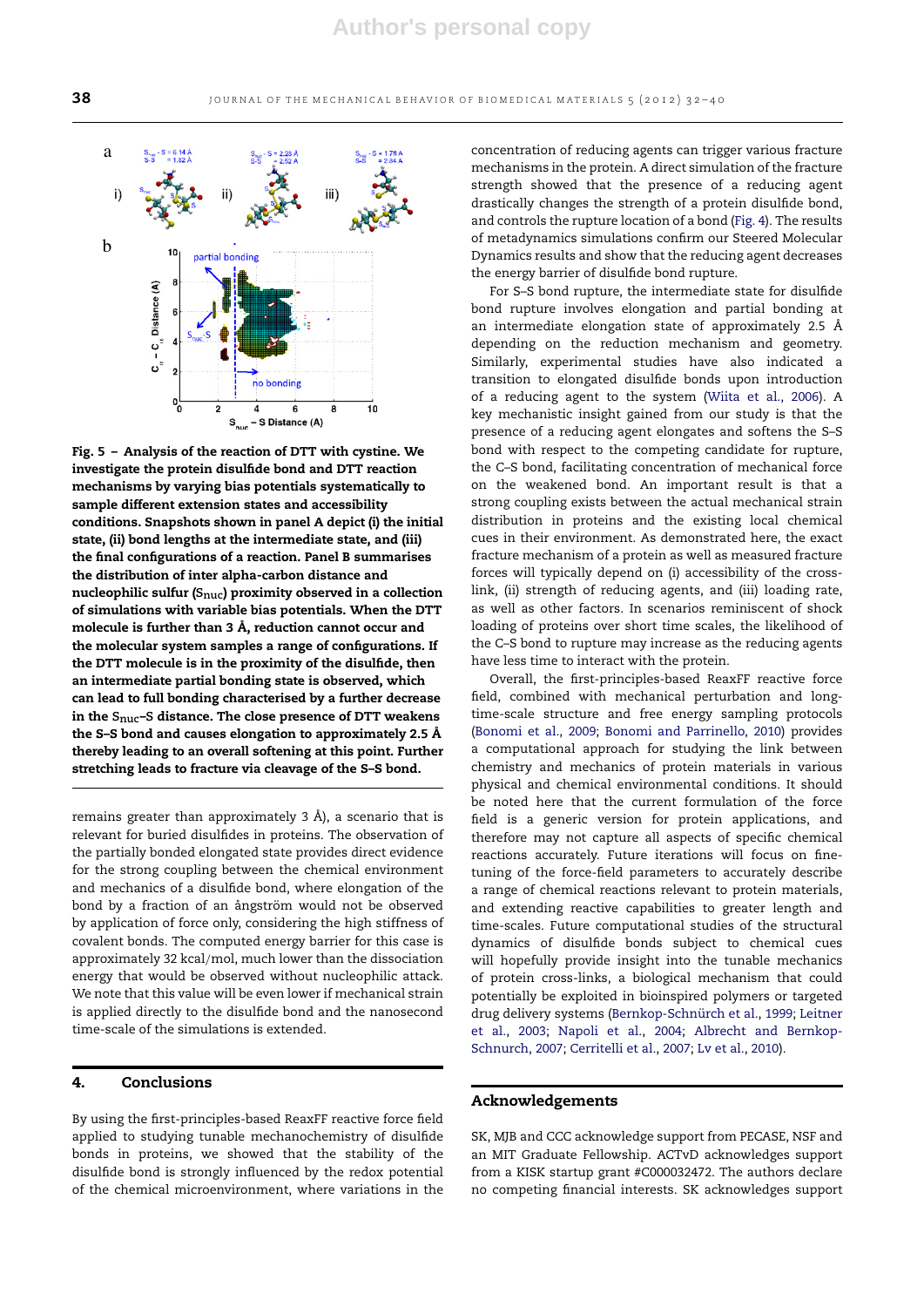from the Department of Civil and Environmental Engineering and Mechanical Engineering at Northwestern University, as well as a computational grant from Northwestern University High Performance Computing System (Quest, allocation ID p20094).

#### R E F E R E N C E S

- Ackbarow, T., Chen, X., et al., 2007. Hierarchies, multiple energy barriers, and robustness govern the fracture mechanics of {alpha}-helical and beta-sheet protein domains. Proceedings of the National Academy of Sciences 104 (42), 16410–16415.
- Albrecht, K., Bernkop-Schnurch, A., 2007. Thiomers: forms, functions and applications to nanomedicine. Nanomedicine 2 (1), 41–50.
- Aslund, F., Beckwith, J., 1999. Bridge over troubled waters: sensing stress by disulfide bond formation. Cell 96 (6), 751–753.
- Becke, A.D., 1993. Density-functional thermochemistry. III. The role of exact exchange. Journal of Chemical and Physics 98, 5648.
- Bell, G.I., 1978. Models for specific adhesion of cells to cells. Science 200 (4342), 618–627.
- Bernkop-Schnürch, A., Schwarz, V., et al., 1999. Polymers with thiol groups: a new generation of mucoadhesive polymers? Pharmaceutical Research 16 (6), 876–881.
- Bernstein, F.C., Koetzle, T.F., et al., 1977. Protein data bank computer-based archival file for macromolecular structures. Journal of Molecular Biology 112 (3), 535–542.
- Bonomi, M., Branduardi, D., et al., 2009. PLUMED: a portable plugin for free-energy calculations with molecular dynamics. Computer Physics Communications 180 (10), 1961–1972.
- Bonomi, M., Parrinello, M., 2010. Enhanced sampling in the welltempered ensemble. Physical Review Letters 104 (19), 190601.
- Brändén, C.-I., Tooze, J., 1999. Introduction to Protein Structure. Garland Pub., New York
- Brockwell, D.J., Paci, E., et al., 2003. Pulling geometry defines the mechanical resistance of a beta-sheet protein. Nature Structural Biology 10 (9), 731–737.
- Buehler, M.J., van Duin, A.C.T., et al., 2006. Multiparadigm modeling of dynamical crack propagation in silicon using a reactive force field. Physical Review Letters 96 (9), 095505-4.
- Buehler, M.J., Yung, Y.C., 2009. Deformation and failure of protein materials in physiologically extreme conditions and disease. Nature Materials 8 (3), 175–188.
- Cerritelli, S., Velluto, D., et al., 2007. PEG-SS-PPS: reductionsensitive disulfide block copolymer vesicles for intracellular drug delivery. Biomacromolecules 8 (6), 1966–1972.
- Cheek, S., Krishna, S.S., et al., 2006. Structural classification of small, disulfide-rich protein domains. Journal of Molecular Biology 359 (1), 215–237.
- Chenoweth, K., van Duin, A.C.T., et al., 2008. ReaxFF reactive force field for molecular dynamics simulations of hydrocarbon oxidation. The Journal of Physical Chemistry A 112 (5), 1040–1053.
- Cumming, R.C., Andon, N.L., et al., 2004. Protein disulfide bond formation in the cytoplasm during oxidative stress. The Journal of Biological Chemistry 279 (21), 21749–21758.
- Dietz, H., Rief, M., 2008. Elastic bond network model for protein unfolding mechanics. Physical Review Letters 100 (9), 098101.
- Fernandes, P.A., Ramos, M.J., 2004. Theoretical insights into the mechanism for thiol/disulfide exchange. Chemistry-A European Journal 10 (1), 257–266.
- Flory, P.J., 1953. Principles of Polymer Chemistry. Cornell University Press, Ithaca.
- Fratzl, P., Weinkamer, R., 2007. Nature's hierarchical materials. Progress in Materials Science 52 (8), 1263–1334.
- Garcia-Manyes, S., Liang, J., et al., 2009. Force-activated reactivity switch in a bimolecular chemical reaction. Nature Chemistry 1 (3), 236–242.
- Grossfield, A., 2008. WHAM: the weighted histogram analysis method. http://membrane.urmc.rochester.edu/content/wham.
- Hofbauer, F., Frank, I., 2010. Disulfide bond cleavage: a redox reaction without electron transfer. Chemistry-A European Journal 16 (17), 5097–5101.
- Hogg, P.J., 2003. Disulfide bonds as switches for protein function. Trends in Biochemical Sciences 28 (4), 210–214.
- Humphrey, W., Dalke, A., et al., 1996. VMD: visual molecular dynamics. Journal of Molecular Graphics 14 (1), 33.
- Isralewitz, B., Gao, M., et al., 2001. Steered molecular dynamics and mechanical functions of proteins. Current Opinion in Structural Biology 11 (2), 224–230.
- Keten, S., Buehler, M.J., 2008. Geometric confinement governs the rupture strength of H-bond assemblies at a critical length scale. Nano Letters 8 (2), 743–748.
- Krishnan, R., Binkley, J.S., et al., 1980. Self-consistent molecular orbital methods. XX. A basis set for correlated wave functions. Journal of Chemical and Physics 72, 650.
- Laioa, A., Parrinello, M., 2002. Escaping free-energy minima. Proceedings of the National Academy of Sciences of the United States of America 99, 12562–12566.
- Leitner, V.M., Walker, G.F., et al., 2003. Thiolated polymers: evidence for the formation of disulphide bonds with mucus glycoproteins. European Journal of Pharmaceutics and Biopharmaceutics 56 (2), 207–214.
- Li, W., Grater, F., 2010. Atomistic evidence of how force dynamically regulates thiol/disulfide exchange. Journal of the American Chemical Society 132 (47), 16790–16795.
- Lv, L.-P., Xu, J.-P., et al., 2010. Disulfide-crosslinked biomimetic micelles: formation, thiol reactivity and cytotoxicity behavior. Macromolecular Chemistry and Physics 211 (21), 2292–2300.
- MacKerell, A.D., Bashford, D., et al., 1998. All-atom empirical potential for molecular modeling and dynamics studies of proteins. The Journal of Physical Chemistry B 102 (18), 3586–3616.
- Mayans, O., Wuerges, J., et al., 2001. Structural evidence for a possible role of reversible disulphide bridge formation in the elasticity of the muscle protein titin. Structure 9 (4), 331–340.
- Mucke, N., Kreplak, L., et al., 2004. Assessing the flexibility of intermediate filaments by atomic force microscopy. Journal of Molecular Biology 335 (5), 1241–1250.
- Napoli, A., Valentini, M., et al., 2004. Oxidation-responsive polymeric vesicles. Nature Materials 3 (3), 183–189.
- Nielson, K.D., van Duin, A.C.T., et al., 2005. Development of the ReaxFF reactive force field for describing transition metal catalyzed reactions, with application to the initial stages of the catalytic formation of carbon nanotubes. The Journal of Physical Chemistry A 109 (3), 493–499.
- Parbhu, A.N., Bryson, W.G., et al., 1999. Disulfide bonds in the outer layer of keratin fibers confer higher mechanical rigidity: correlative nano-indentation and elasticity measurement with an AFM. Biochemistry 38 (36), 11755–11761.
- Perez-Jimenez, R., Li, J.Y., et al., 2009. Diversity of chemical mechanisms in thioredoxin catalysis revealed by singlemolecule force spectroscopy. Nature Structural & Molecular Biology 16 (8), 890-U120.
- Plimpton, S., 1995. Fast parallel algorithms for short-range molecular dynamics. Journal of Computational Physics 117 (1), 1–19.
- Ponder, J.W., Case, D.A., et al., 2003. Force fields for protein simulations. In: Advances in Protein Chemistry, vol. 66. Academic Press, pp. 27–85.
- Rahaman, O., van Duin, A.C.T., et al., 2011. Development of a ReaxFF reactive force field for glycine and application to solvent effect and tautomerization. The Journal of Physical Chemistry A 115 (2), 249–261.